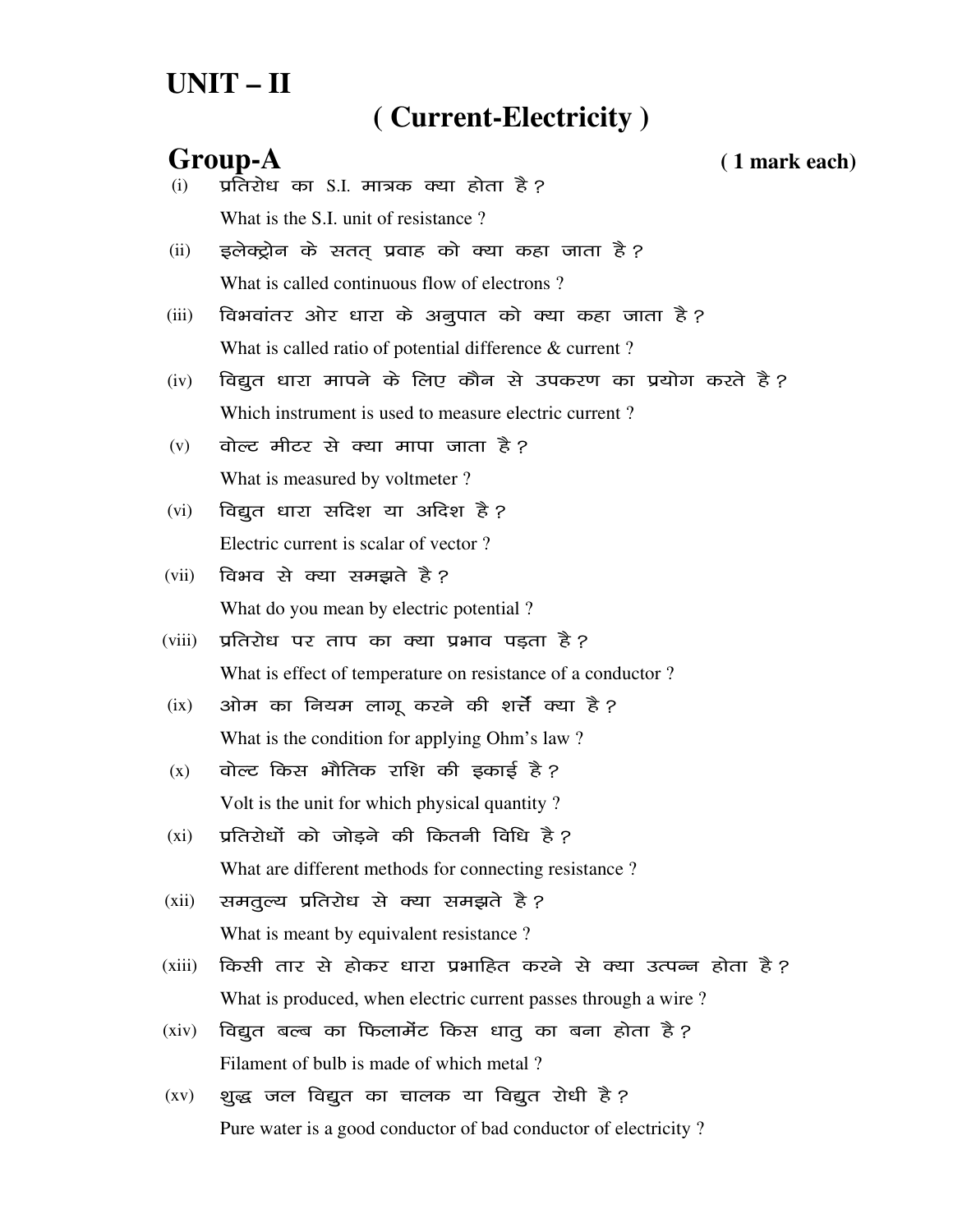(xvi) किसी चालक तार की लम्बाई बढ़ने पर प्रतिरोध पर क्या प्रभाव पड़ता हे ?

How resistance of a wire is affected by increasing its length?

- $(xvii)$  प्रतिरोधकता का S.I. Unit क्या है ? What is S.I. unit of resistively?
- (xiviii) संवहन वेग की कोटि क्या होती है? What is the order of drift velocity?
- (xix) किर्कहॉफ के द्वितीय नियम में किसी बंद पाश (लूप) के चारों ओर विभव में परिवर्तन का बीजगणितीय योग क्या होता है ? In Kirchof's loop rule, what is the algebraic sum of the change in potential, round the loop?
- भोल्ट मीटर को किस क्रम में जोड़ा जाता है?  $(\mathbf{X}\mathbf{X})$ In What way a Voltmeter is connected in a circuit?

#### **Group B** (2 marks each)

- विद्युत धारा से क्या समझते है ? इसका S.I. मात्रक लिखे।  $(i)$ What is meant by electric current? Write its S.I. Units.
- वोल्टमीटर और अमीटर के किन्ही दो अन्तर लिखे।  $(ii)$ Write two differences between Voltmeter & Ammeter.
- $(iii)$ श्रेणीक्रम में तुल्य प्रतिरोध ज्ञात करें। Find equivalent resistance in series combination.
- समान्तर श्रेणी में तुल्य प्रतिरोध क्या होगा?  $(iv)$ Find equivalent resistance in parallel combination.
- सेलों के श्रेणी क्रम तथा समान्तर क्रम में प्रवाहित धारा का मान  $(v)$ ज्ञात करें।

Find the current flowing when cells are connected in series and in parallel.

- किसी सेल का विद्युत वाहक बल भोल्ट मीट से क्यों नहीं नापते हैं ?  $(vi)$ The emt of a cell is not measured by voltmeter, Why?
- ओम के नियम की क्या सीमाएँ है ?  $(vii)$ What are limitations of ohm's law?
- प्रतिरोध क्या है ? यह किन-किन बातों पर निर्भर करता है ?  $(viii)$ What is resistance ? On what factors it depends ?
- नाइक्रोम किन–किन धातुओं से मिलकर बना मिश्र धातु है? किन  $(ix)$ उपकरण में इसका प्रयोग किया जाता है ?। Which metals are used to produce nichrome? In which apparatus nichrome is used?